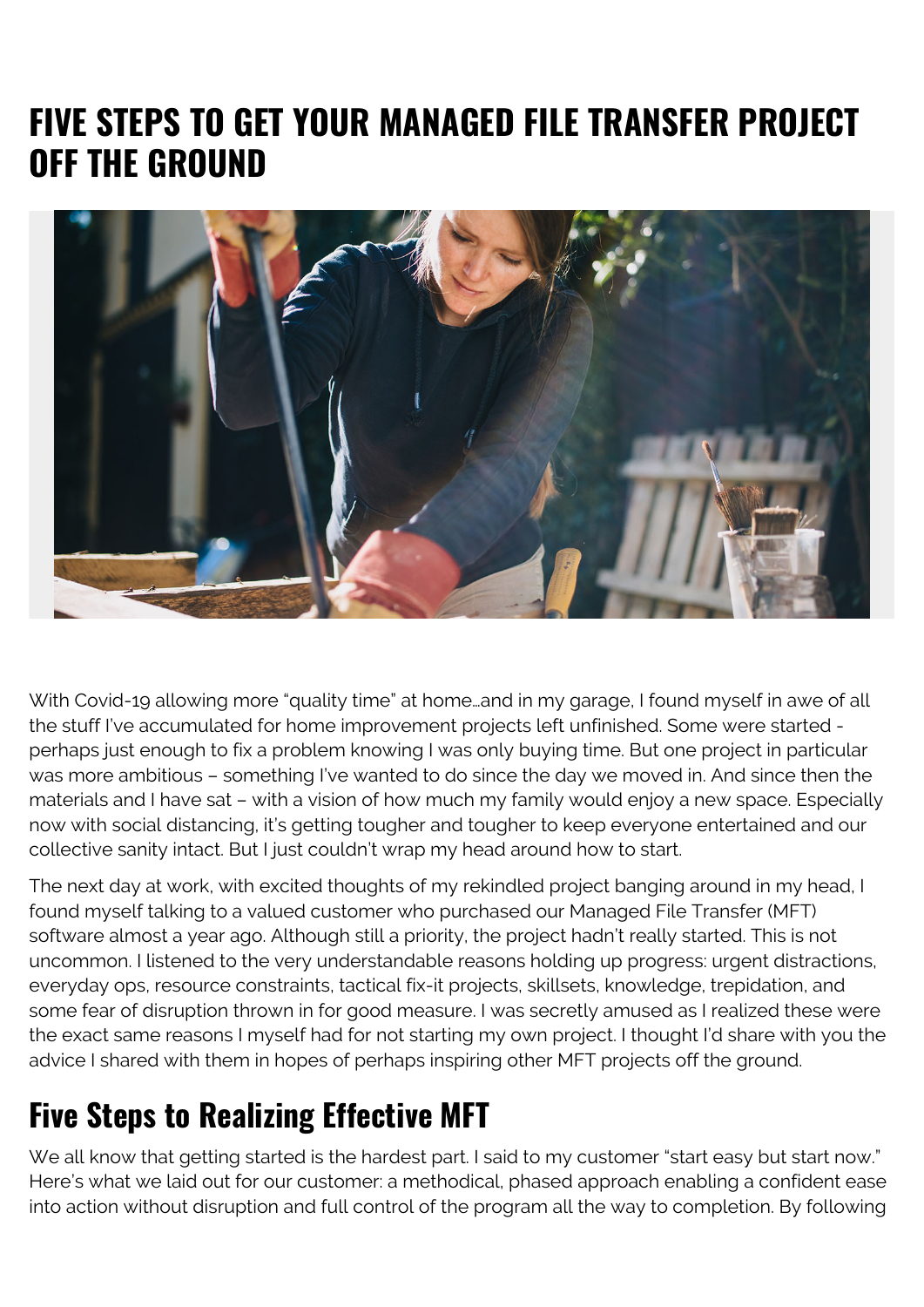these five steps, your MFT project will go from daunting to done:

- 1. **Step 1 Assessment.** A thorough understanding of current state is critical to understanding the desired future state and how to get there. Identify a cross-functional team of subject matter experts with intimate knowledge of the estate and take inventory of every "file transfer exchange pattern". This is not a record of every file transfer – that comes later. Rather, this is the recognition of repeated file transfer patterns. For example: detect large file on Unix system, perform integration processing (e.g., compression, encryption, renaming, etc.), send to a trading partner or cloud service, and notify the source application. Be sure to look at file transfer as a step within a broader business process and understand how it's orchestrated. Take note of reoccurring issues, gaps, and requests/needs of constituents that cannot be easily addressed today (e.g., the Dev Team).
- 2. **Step 2 Get Smart.** Technology evolves and so does software. You can read all you want, but you'll never grasp the practical applications and nuances of either unless you get your hands dirty. But how do you start when don't even know what you don't know? Bring in a consultant (e.g., BMC Customer Success) to quickly stand up a DEV environment, fast track some product orientation, and learn best practices. This is not about giving up ownership or relegating responsibilities. This is about focus and knowledge transfer from a professional who knows what works based on experience. It will pay for itself in terms of productivity and the confidence your team will gain is invaluable. The other benefit of bringing in help early is that, with a core understanding of your current state and objectives, they'll be able to pitch in on later stages when you want to accelerate portions of the project.
- 3. **Step 3 Planning.** Finally, with full situational awareness and practical knowledge, you can confidently architect and engineer a solution that:
	- Provides standard designs for common Exchange Patterns;
	- Accommodates growth in the business;
	- o Solves compliance issues;
	- Addresses Operational inefficiencies;
	- Enables delegated administration and user self-service
	- Takes advantage of everything a new generation of MFT solution has to offer; and

◦ Rolls out new capabilities to effectively support next-generation business applications. And with your services consultant already aware of your current state, getting some independent eyes at this critical stage to participate in the process or at least review it would again pay dividends. This is how you develop your blueprint for the future. Take it seriously.

- 4. **Step 4 Preparation.** With a knowledgeable team and future state defined, now is the time to assess the entire project scope and create your plan. Break the project into finite chunks aligned to prioritized business objectives. We'd recommend prioritizing some less risky quickwins and, honestly, a politically popular project or two even if the business value isn't that high. It's important to set yourself up for success by demonstrating a regular cadence of progress. It keeps morale and energy high. We would also define some projects that could potentially be outsourced to your services consultant – at this point, they're already up to speed and can knock out some wins without disrupting your core team.
- 5. **Step 5 Execution.** With all the planning and preparation in place, this is when the deployment of your new MFT platform and migration off your legacy actually starts. This should arguably be the easiest stage. Just follow the plan, right? We all know this is where the usual mix of daily distractions will continue to creep up. Obviously, the platform won't stand itself up and migrations won't magically happen on their own. So in addition to naming the usual Platform